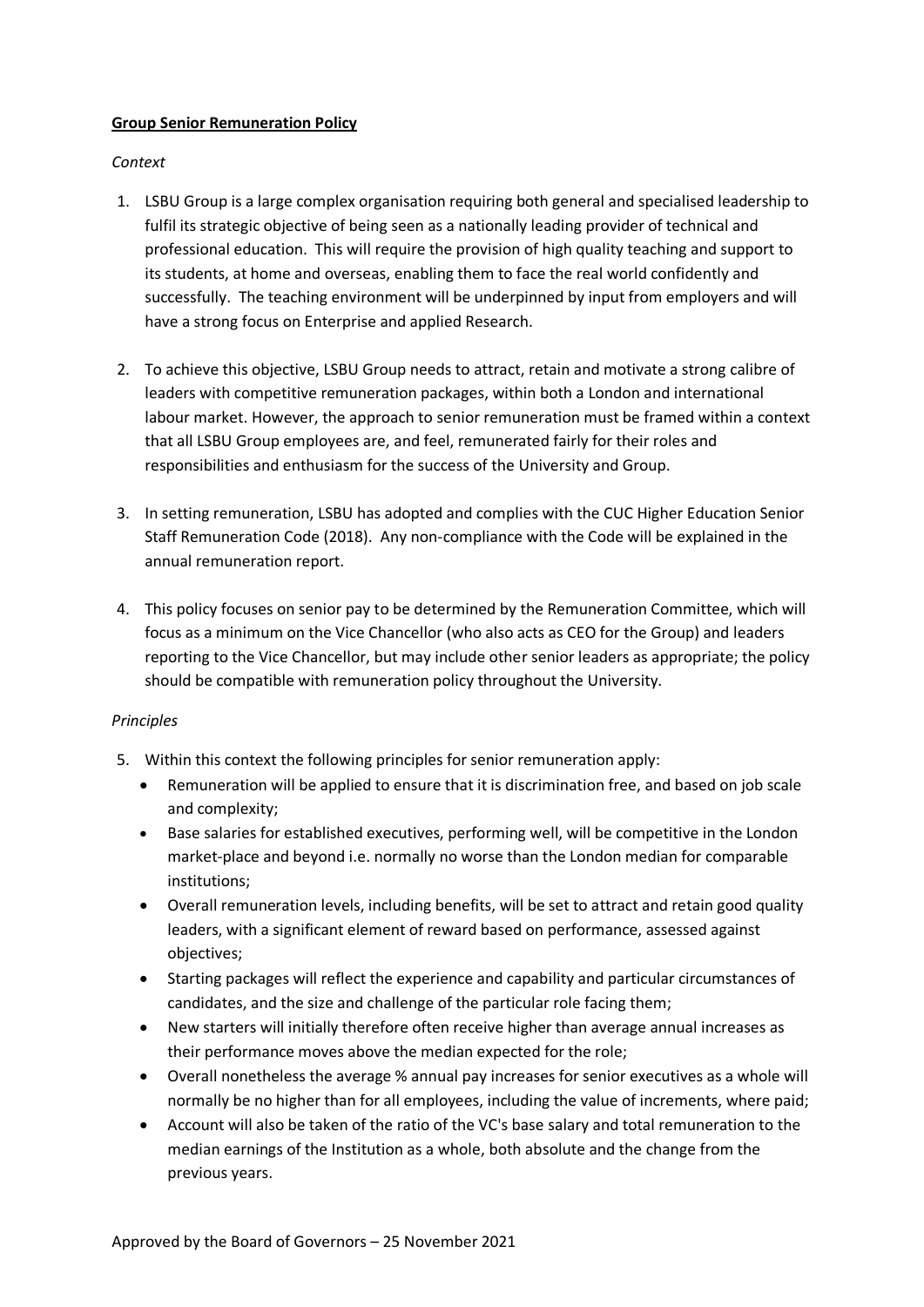- Individual annual pay increases will be influenced by performance, but in general good or exceptional performance will be rewarded mainly by annual unconsolidated bonus rather than basic pay;
- This individual performance annual bonus scheme, currently set at a maximum of 10% of basic pay, will be based on pre-agreed clear measurable output-based objectives; no individual bonus will normally be paid unless the University meets an overall financial target set by the Board as a whole;
- At the Remuneration Committee's discretion, a team bonus in addition to the individual bonus will operate, currently set at 8% with the potential to rise to 10% on the approval of the Remuneration Committee;
- At the Board's discretion, the overall package may also include a longer-term incentive scheme, the perceived value of which should be included in assessing comparability with equivalent institutions;
- The Board will publish the value of the packages of some or all of its senior executives, in the way defined and required by the Office for Students (OfS);
- These principles will be resubmitted to the full Board for endorsement, as a minimum once every three years and will be published in LSBU's Report & Accounts.

## *Process*

- 6. The Remuneration Committee is a sub-committee of the Board of Governors. It is comprised of independent governors, including the Chair of the Board. It is chaired by a senior independent governor. The Vice Chancellor is not a member of the committee.
- 7. The Remuneration Committee:
	- oversees the process of determining remuneration as set out through the principles above;
	- determines each Senior Executive's starting package, pay award and any performance bonus, based on recommendations from the Vice Chancellor (for his/her direct reports) and the Chair of the Board (for the Vice Chancellor);
	- recommends this remuneration policy to the Board for approval;
	- approves the design of any bonus scheme for Senior Executives;
	- approves the objectives of the Vice Chancellor for performance bonuses;
	- monitors the objectives being set for performance bonuses of Senior Executives;
	- approves a policy on external income for Senior Executives;
	- approves a policy on severance arrangements for Senior Executives; and
	- any other areas as defined in its terms of reference.
- 8. The Committee will have a particular role to play in ensuring application of this policy is discrimination-free.
- 9. The Vice Chancellor will be invited to present her/his recommendations to the Remuneration Committee on his/her direct reports. He/she will not be present for any discussion on her/his own remuneration. The Vice Chancellor or other senior executives will not have a role in the final decision on pay and other awards for themselves.